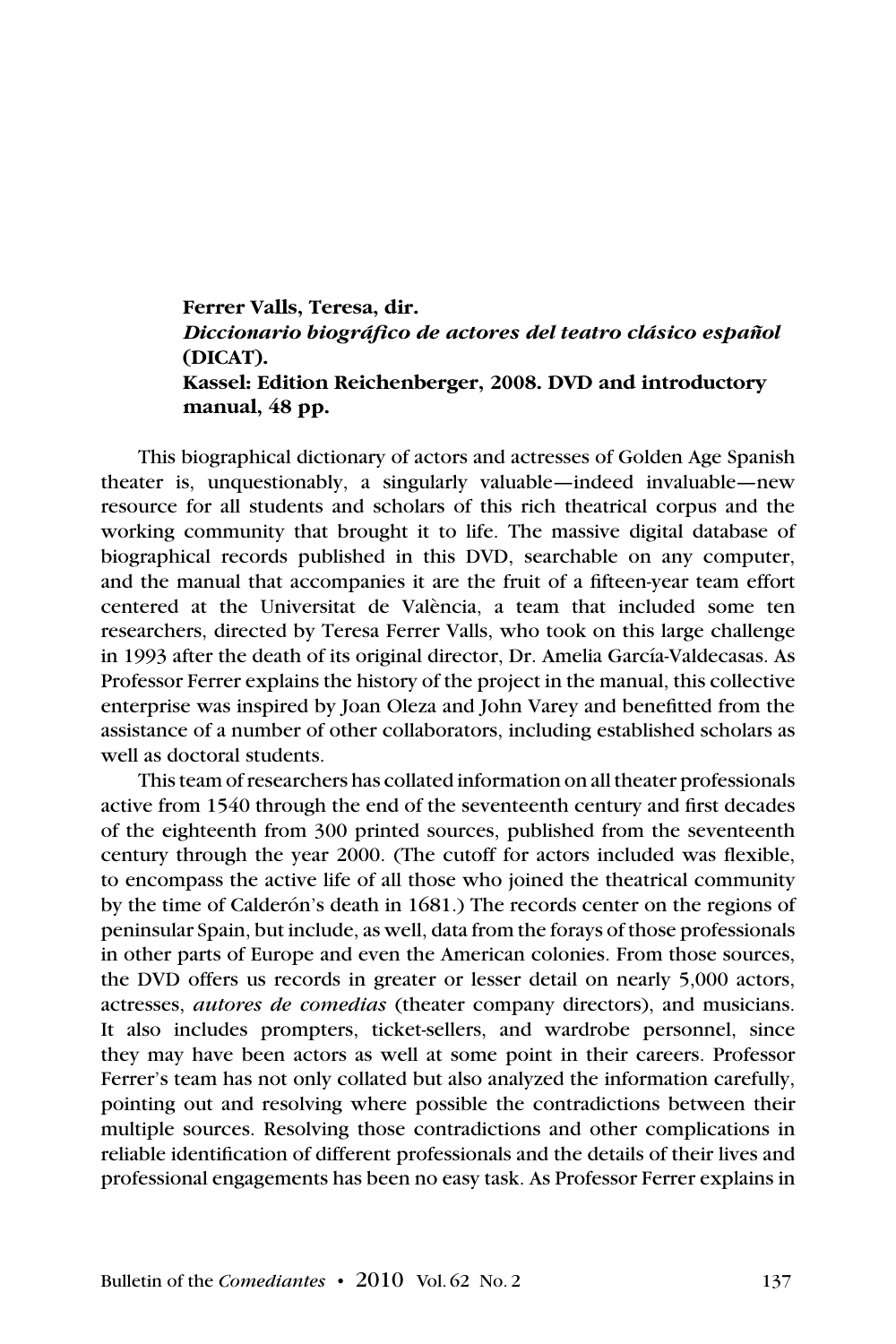some detail in the manual, names were recorded in multiple forms and passed down from one generation to another; places and dates of birth and death were often given erroneously, as were changes in company personnel; documenting their precise and evolving functions within the companies presented other difficulties. Therefore, not only to credit (or question) the information provided but also to assist scholars in future research that may clarify remaining ambiguities, each record indicates the source or sources used. Those *comedia*  editors who have previously spent hours, even days, combing sources like the *Genealogía, origen y noticias de los comediantes de España,* Pérez Pastor's *Nuevos datos para la historia del histrionismo*, the "List of Spanish Actors and Actresses" that H. A. Rennert appended to his *The Spanish Stage in the Time of Lope de Vega,* and other records, can now turn with confidence to this one superbly prepared resource.

 In addition to data derived from printed sources, the DVD includes some data drawn directly from archival sources, particularly the Archivo Histórico de Protocolos of Madrid. From that archive and others, they include 518 signatures of *autores* and actors, reproduced as digital images. The DVD also includes information taken from an indexed six-volume collection of photocopies of entries in the AHP contained in the *Notas tomadas por D. Alejandro Martín Orega de escrituras del Archivo Histórico de Protocolos de Madrid*, which might help future researchers in tracking down other information of interest in that archive.

Furthermore, in addition to the biographical database, the DVD includes a variety of graphic resources that will enrich teaching the *comedia*. There are sections devoted to public and court performance spaces, stage machinery, and images of the Corpus Christi performances and processions. Each section and subsection as well as each image is either introduced or accompanied by a succinct explanation. The "public space" section offers multiple images and diagrams of the two Madrid *corrales* (the Príncipe and the Cruz), the Montería of Sevilla, the Olivera of Valencia, and the Almagro and Alcalá corrales, this last offering several videos as well as still images. These are followed by two images of the 1623 procession to welcome the Prince of Wales, including the openair stages for performance set up in the streets; two rough posters advertising *comedia* performances in Seville and Potosí; 24 images detailing theater costumes and masks, some from the *commedia dell'arte*, while the majority are re-creations made by Carmen Bernis and Elisa Ruiz; and images of the inventory of the possessions of the *autor* Gaspar de Oropesa after his 1577 death. The document subsection includes contracts, account books, inquisition trial records, images from several theater manuscripts, including licenses approving performance, and several individual actors' parts. Two portraits conclude the "public space" section, one supposedly "la Calderona," mother of Juan José de Austria, the other the famous image of Juan Rana. The "court theater" section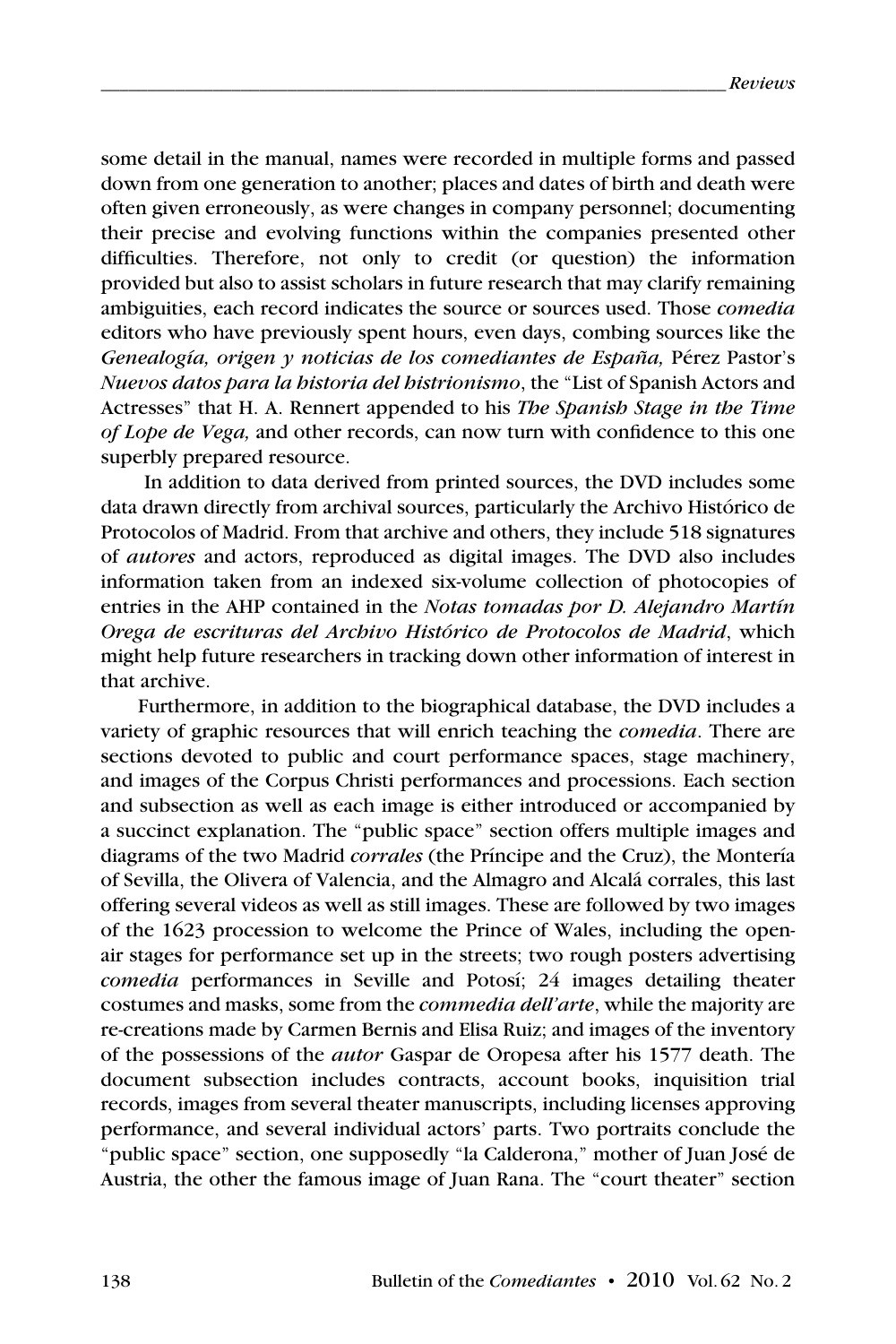offers numerous images and diagrams of Italian-style theaters and of the Buen Retiro theater, including several interesting images from a 1758 manuscript of the famous Italian singer Carlos Broschi Farinelli, court musician to Felipe V and Felipe VI, that show the making of stage sets and costumes, paintings of the Alcázar Palace and performances in its main patio and Salón Dorado, paintings and mock-ups of palace garden performances, Baccio del Bianco's diagrams for *Andrómeda y Perseo,* lovely watercolors of *Los celos hacen estrellas*, and 25 drawings of the 1690 Valencia performance of *La fiera, el rayo y la piedra*, which clearly show the *bastidores* simulated scenery in perspective. The section on theatrical machinery, prepared by the scenographers Juan Sanz and Miguel Ángel Coso, shows drawings and photographs of instruments used to create the sounds of wind, rain, and storms; sources of artificial domestic and theatrical lighting; machinery to simulate moving waves, waterfalls, and clouds; and other machinery to raise and lower saints and mythological characters. The final section, on the Corpus festival, includes images of *tarascas*, the carts for street performances, and a section of documents. This supplementary graphic treasure concludes with a section on the theater professionals' guild, the Cofradía de Nuestra Señora de la Novena, initiated in 1630, including digital images, a transcription of its regulations, photographs of its seat in the Church of San Sebastián, and an introduction by Professor Ferrer.

The documentation of the nearly 5,000 theater professionals is copious but easy to search and use. Searches for actors can be done by name, surname, nickname, or company; by function—whether actor, prompter, *autor*, *cobrador*, musician, or wardrobe keeper; by sex, by year, or by word or string of words in the text. This last aspect is particularly useful for locating cities or play titles. Each individual entry is headed by an introduction—brief or lengthy as documentation allows—that gives an overview of his or her life and activity in the theater. Following the introduction is a year-by-year breakdown on the individual's recorded theatrical activity, and in some cases, a concluding annotation of possible confusion with another actor or other unresolved questions. When a signature or other image related to the actor or actress exists, it appears at the upper right corner of the record and can be enlarged for a better view. One can also use the equivalent of a "Find" command within any record, typing the desired text in a box on the top banner and then clicking on "localizar en el texto."

The utility of this DVD for *comedia* editors and most teachers of the *comedia* is evident. Its use is not restricted to experienced scholars, however. To give an example of its interest for students, I cite my own experience with classroom use in spring 2009. This was a literature course for advanced undergraduates, organized around the origins of the "Don Juan" story. Having read and compared both versions of the play as well as other works by Claramonte, Tirso, Lope, and Calderón, as a final project, the students read different articles on the authorship